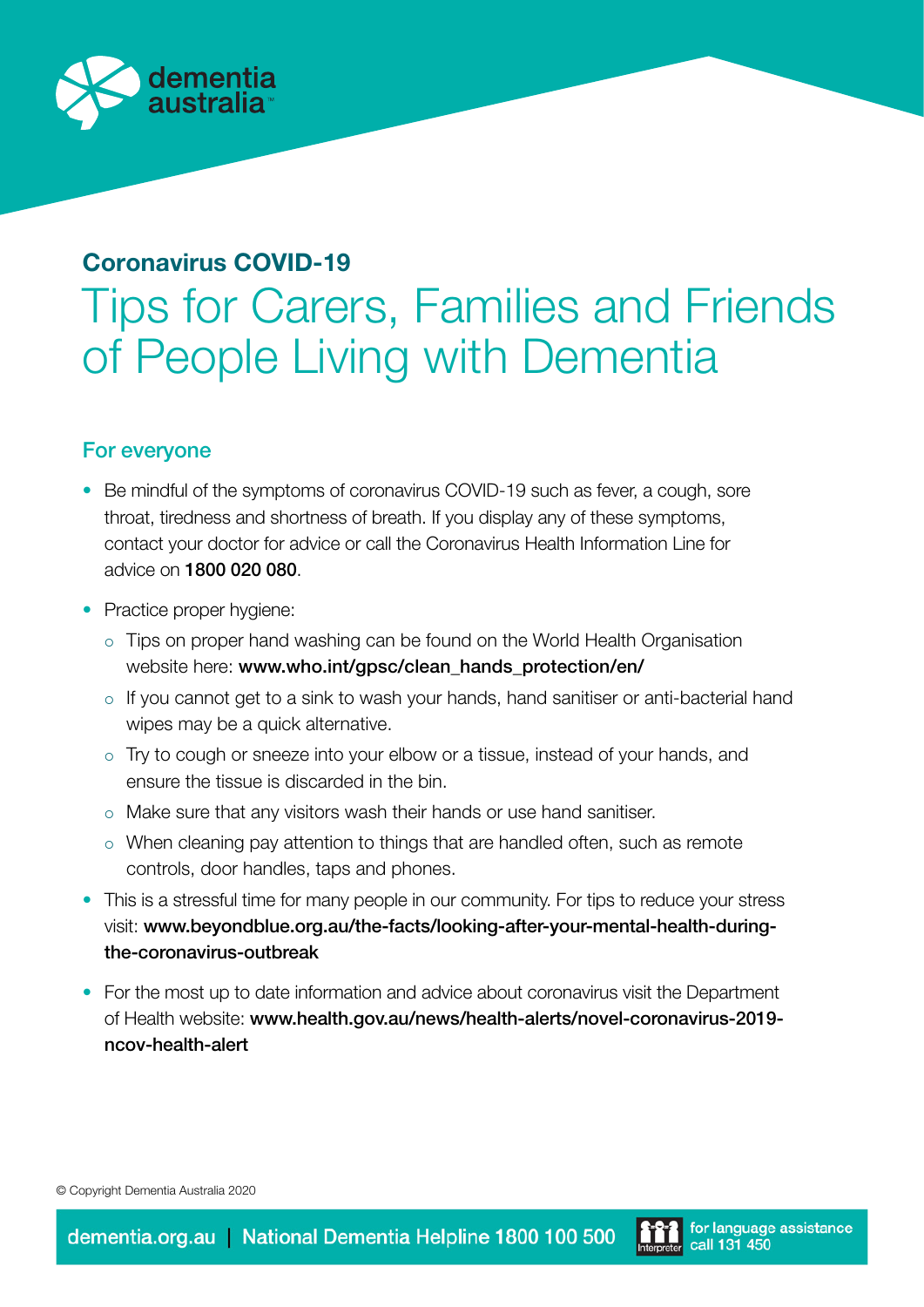

### For primary carers

- It is important to stay connected as much as possible at this time. You may not be able to have visitors but keeping in touch with friends and family over the phone or on Facetime may help.
- We are aware that many social activities and respite programs have been cancelled or limited during this time. Unless you or the person you care for are required to self-isolate you might find it helpful to structure your day and include activities that you and the person you care for enjoy. You may schedule time for a walk, or spending time in the garden, calling a friend or family member, listening to music, reading or watching a television show or movie. The Dementia Australia Library also has a number of e-books and audiobooks available online ([www.dementia.org.au/library](http://www.dementia.org.au/library)).
- If you are required to self-isolate but the person you care for is not living with you, there are some things you can do to continue to support them.
	- $\circ$  It can be helpful to write out an activities care plan if different people are sharing the caring responsibilities. This will ensure that activities are consistent and are suited to the individual. ([www.dementia.org.au/about-dementia/i-am-a-carer-family](http://www.dementia.org.au/about-dementia/i-am-a-carer-family-member-or-friend/activities-for-people-with-dementia/)[member-or-friend/activities-for-people-with-dementia](http://www.dementia.org.au/about-dementia/i-am-a-carer-family-member-or-friend/activities-for-people-with-dementia/))
	- $\circ$  Staying in touch via phone, Facetime or Skype can be a good way to show the person living with dementia that you care.
- Contact the National Dementia Helpline on [1800 100 500](tel:1800 100 500) and encourage other carers to do the same.

### For family, friends or neighbours

- Do not visit if you have any signs or symptoms of illness.
- Ask how you can help. If you know someone living with dementia who is self-isolating, you may be able to help with tasks such as grocery shopping, collecting medications or dropping off library books or jigsaw puzzles.

© Copyright Dementia Australia 2020

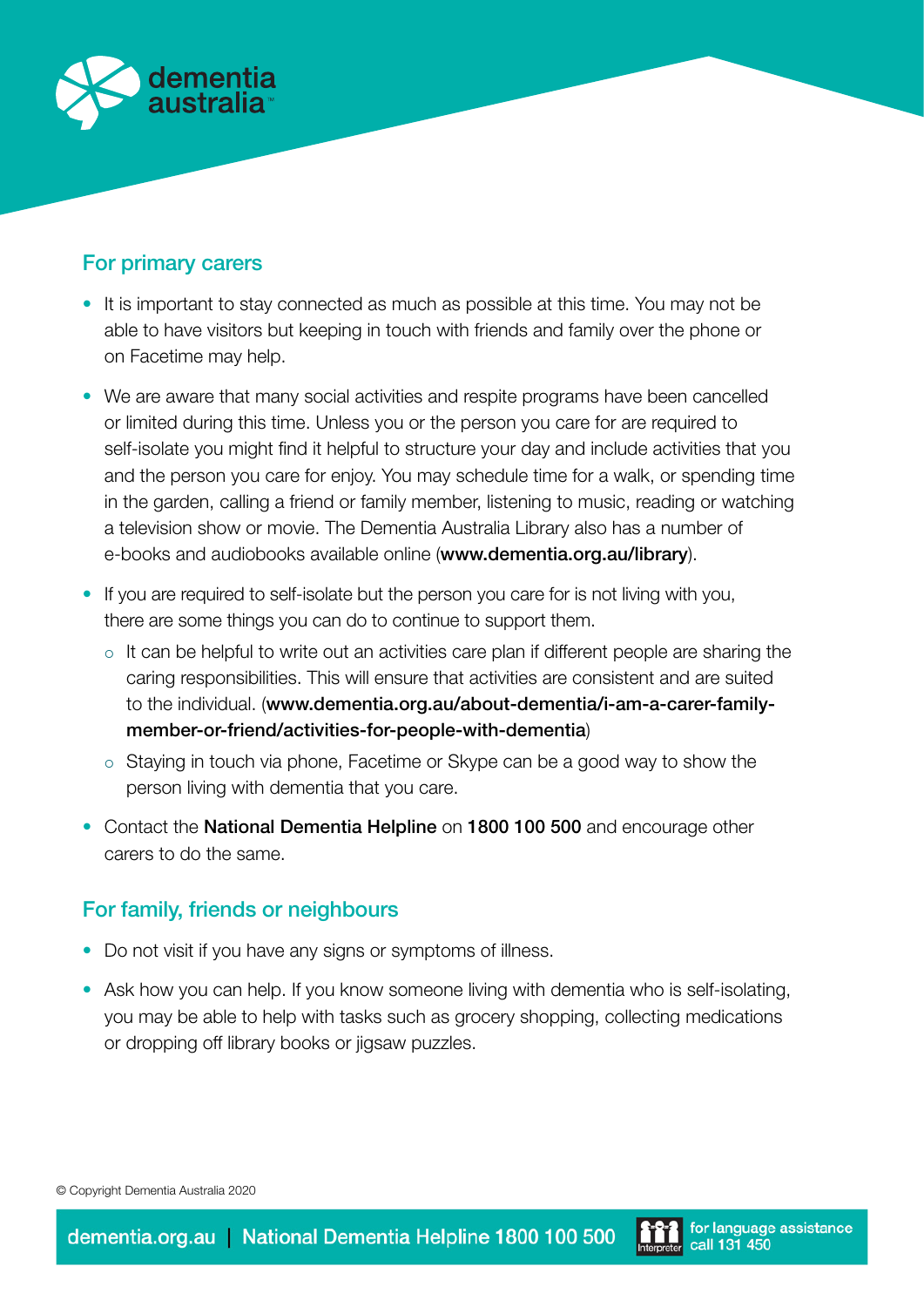

- Many aged care facilities may go into lockdown and restrict visitors in response to coronavirus. These procedures are in place to protect residents from visitors who may be carrying the virus, but as a family member it can be difficult if you are unable to see your loved one. If you are in this situation you might find it helpful to:
	- $\circ$  If you can visit, engage in social distancing of 1.5 metres.
	- $\circ$  Bring activities that can be done indoors, such as colouring- in, magazines, folding, sock matching, movies and books.
	- $\circ$  If you have children, bring in drawings or artworks from them to show that you are thinking of them.
	- $\circ$  Keep in touch. If you can't visit the person, then stay in contact by phone, post, email, FaceTime or Skype. Let the person know that you're thinking of them and encourage others to do so as well.
	- $\circ$  Ask staff if they can keep in touch with regular updates if your loved one with dementia isn't able to engage with phone calls.
	- $\circ$  If you are concerned about the response to coronavirus of your service provider, speak to them in the first instance. If you are not satisfied with their response, please contact the Aged Care Quality and Safety Commission [www.agedcarequality.gov.au/making-complaint](http://www.agedcarequality.gov.au/making-complaint)

### Where can I get advice about dementia?

Dementia Australia's National Dementia Helpline [1800 100 500](tel:1800 100 500) is available to provide information about dementia. We can also give you tips if you find it difficult to follow the Department of Health advice about coronavirus.

We do not offer personalised medical advice, however we can direct you towards other services and provide support.

### Ideas for ways to pass the time in self-isolation

- Staying as active as possible is important. Try some gentle exercises either in a chair or around the house.
- Put plans in place to connect with others, during this difficult time it may need to be over the phone or via video links.

© Copyright Dementia Australia 2020

dementia.org.au | National Dementia Helpline 1800 100 500

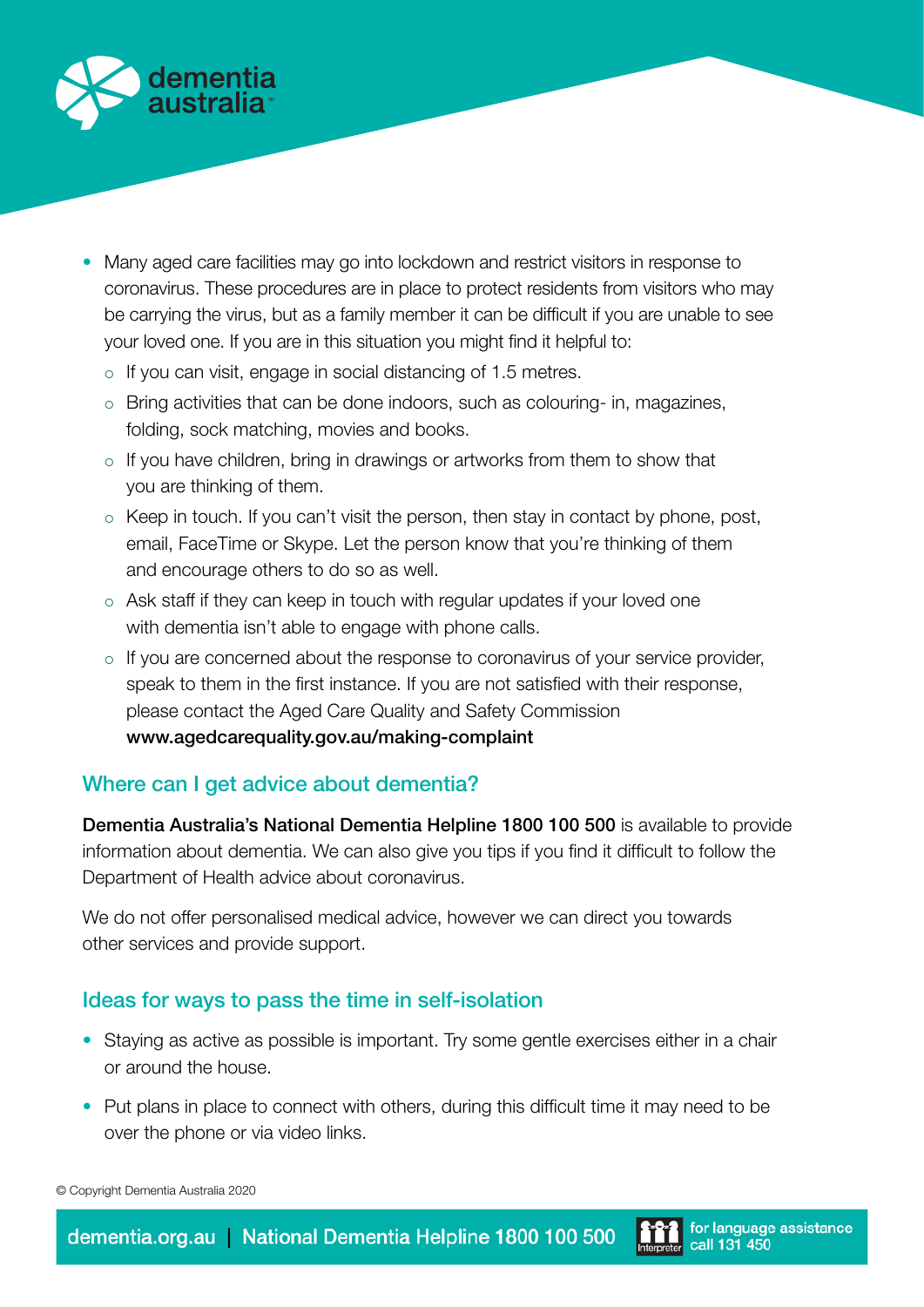

- Participating in activities at home such as reading books and magazines, doing jigsaws, listening to music, knitting, watching tv and listening to the radio may help.
- Consider sensory experiences such as hand, neck and foot massages, hair brushing, smelling flowers from your garden, or a rummage box that contains things that the person has been interested in.
- Why not try some artistic expression? For tips on art at home visit our help sheet: [www.dementia.org.au/files/helpsheets/Helpsheet-](http://www.dementia.org.au/files/helpsheets/Helpsheet-TipsToAssistSocialEngagement04-TipsForArtAtHome_english.pdf)[TipsToAssistSocialEngagement04-TipsForArtAtHome\\_english.pdf](http://www.dementia.org.au/files/helpsheets/Helpsheet-TipsToAssistSocialEngagement04-TipsForArtAtHome_english.pdf)
- If you have an iPad or Android tablet you can down load A Better Visit. The A Better Visit app features a range of two-player games such as Tic Tac Tango, Marble Maze and Gone Fishing designed to enhance communication and facilitate positive social interactions between people with dementia, their carers and families.
- The Dementia Australia Library has a number of e-books and audiobooks available online. Browse our online collection today: [www.dementia.org.au/library](http://www.dementia.org.au/library)
- There are also ways to explore the world without leaving the couch. Many museums, theme parks and zoos are available to explore virtually. Some of the many to choose from are:
	- $\circ$  Art and culture lovers can peruse the Guggenheim museum, take a (virtual) walk through national parks or visit the Taj Mahal thanks to Google Arts & Culture: <https://artsandculture.google.com/>
	- $\circ$  The Metropolitan Opera in New York City is streaming full performances online for free. You can watch on their website: [www.metopera.org/user-information/](http://www.metopera.org/user-information/nightly-met-opera-streams/) [nightly-met-opera-streams/](http://www.metopera.org/user-information/nightly-met-opera-streams/ )
	- o Talk a walk around Disney World and Disneyland using Google Maps.
		- Visit Disney World in Orlando, Florida here: [https://disneyparks.disney.go.com/](https://disneyparks.disney.go.com/blog/2018/03/disney-parks-launches-first-ever-360-degree-panoramas) [blog/2018/03/disney-parks-launches-first-ever-360-degree-panoramas-on](https://disneyparks.disney.go.com/blog/2018/03/disney-parks-launches-first-ever-360-degree-panoramas)[google-street-view/](https://disneyparks.disney.go.com/blog/2018/03/disney-parks-launches-first-ever-360-degree-panoramas)
		- Visit Disneyland in Anaheim, California here: [www.google.com/](https://www.google.com/maps/@33.8120336,-117.9189703,3a,30y,347.32h,92.38t/data=!3m6!1e1!3m4!1sDelpK5A-dz6kI1K_2fSXww!2e0!7i13312!8i6656) [maps/@33.8120336,-117.9189703,3a,30y,347.32h,92.38t/](https://www.google.com/maps/@33.8120336,-117.9189703,3a,30y,347.32h,92.38t/data=!3m6!1e1!3m4!1sDelpK5A-dz6kI1K_2fSXww!2e0!7i13312!8i6656) [data=!3m6!1e1!3m4!1sDelpK5A-dz6kI1K\\_2fSXww!2e0!7i13312!8i6656](https://www.google.com/maps/@33.8120336,-117.9189703,3a,30y,347.32h,92.38t/data=!3m6!1e1!3m4!1sDelpK5A-dz6kI1K_2fSXww!2e0!7i13312!8i6656)